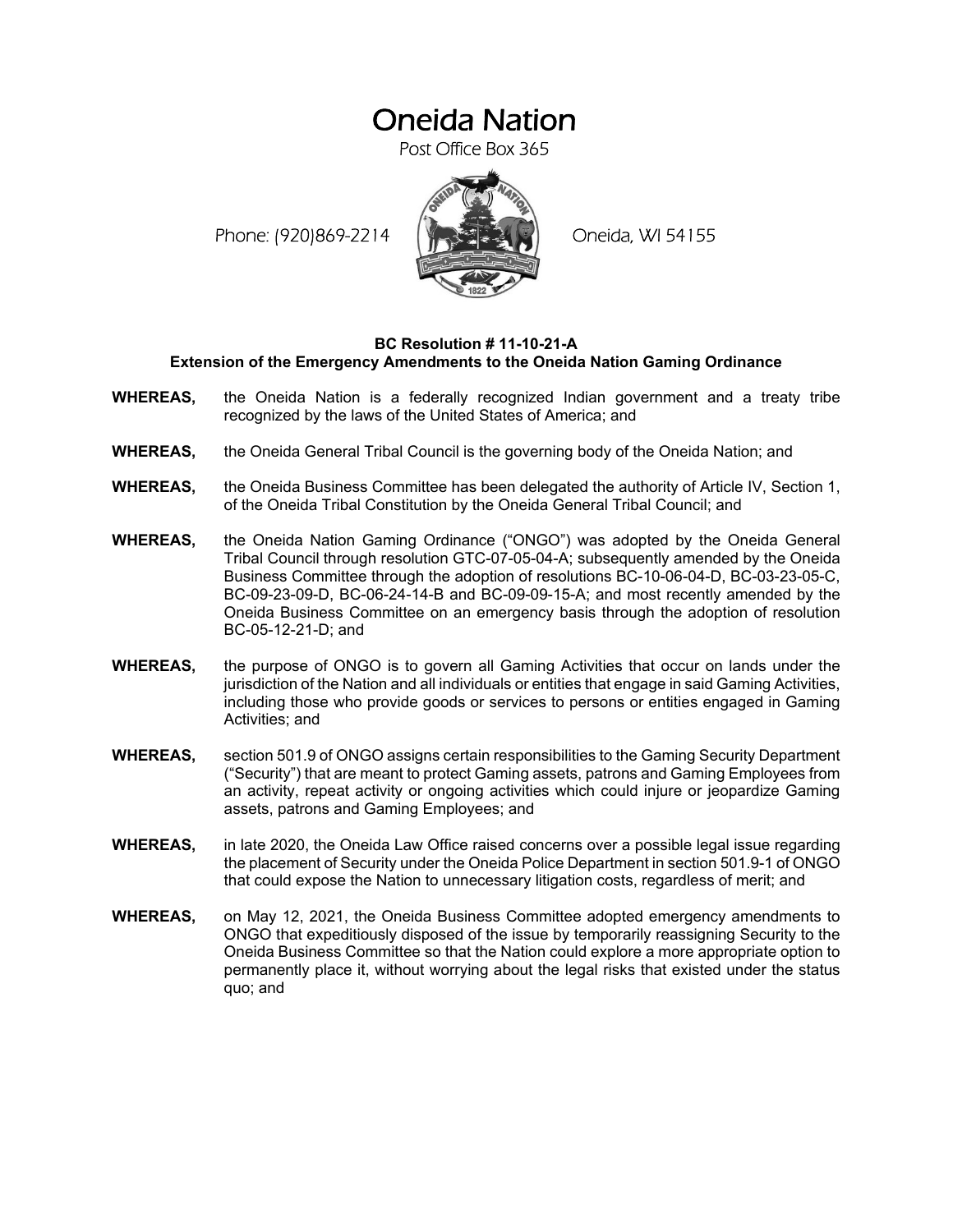#### **BC Resolution # 11-10-21-A Extension of the Emergency Amendments to the Oneida Nation Gaming Ordinance Page 2 of 3**

- **WHEREAS,** the Legislative Procedures Act ("LPA") authorizes the Oneida Business Committee to enact legislation on an emergency basis, to be in effect for a period of six (6) months, renewable for an additional six (6) months; and
- **WHEREAS,** emergency adoption of temporary legislation is allowed when necessary for the immediate preservation of the public health, safety or general welfare of the Reservation population, and the amendment of the legislation is required sooner than would be possible under the LPA; and
- **WHEREAS,** emergency amendments to ONGO were necessary for the preservation of the general welfare of the Reservation population to shield it against the legal risk that existed with respect to the placement of Security within the organizational structure of the Nation; and
- **WHEREAS,** by temporarily reassigning Security to the Oneida Business Committee, the legal risk was disposed of, as was the cost of having to defend claims that could have been raised absent the emergency amendments, even if said claims/legal theories were without merit; and
- **WHEREAS,** observance of the requirements under the LPA for adoption of the emergency amendments was contrary to the public interest because: (1) so long as Security remained under the Oneida Police Department, potential existed for claims relating thereto to be raised against the Nation, which, even if successfully defended against, would have still cost the Nation money that could be put towards a use more beneficial to the Reservation population; and (2) given the ease within which claims can be filed, regardless of merit, the process and requirements of the LPA could not be completed in time to ensure against the financial burden the Nation could have suffered in defense costs if the issue was not expeditiously resolved before a more permanent solution was established and vetted by the appropriate individuals within the organization; and
- **WHEREAS,** the emergency amendments to ONGO will expire on November 12, 2021 if not extended for an additional six (6) month period in accordance with the LPA; and
- **WHEREAS,** a six (6) month extension of the emergency amendments to ONGO is being requested because the Legislative Operating Committee, along with the workgroup of individuals within the organization it chose to assist in the process, is still developing the area under which Security will be permanently placed within section 501.9-1 of ONGO and needs the added window of time to complete the task without the legal risks that would exist if ONGO was to revert back to its previous state; and
- **WHEREAS,** the extension of the emergency amendments to ONGO will become effective on November 12, 2021, when the emergency amendments as adopted by resolution BC-05-12-21-D expire, and will remain in effect for an additional six (6) month term which will end on May 12, 2022; and